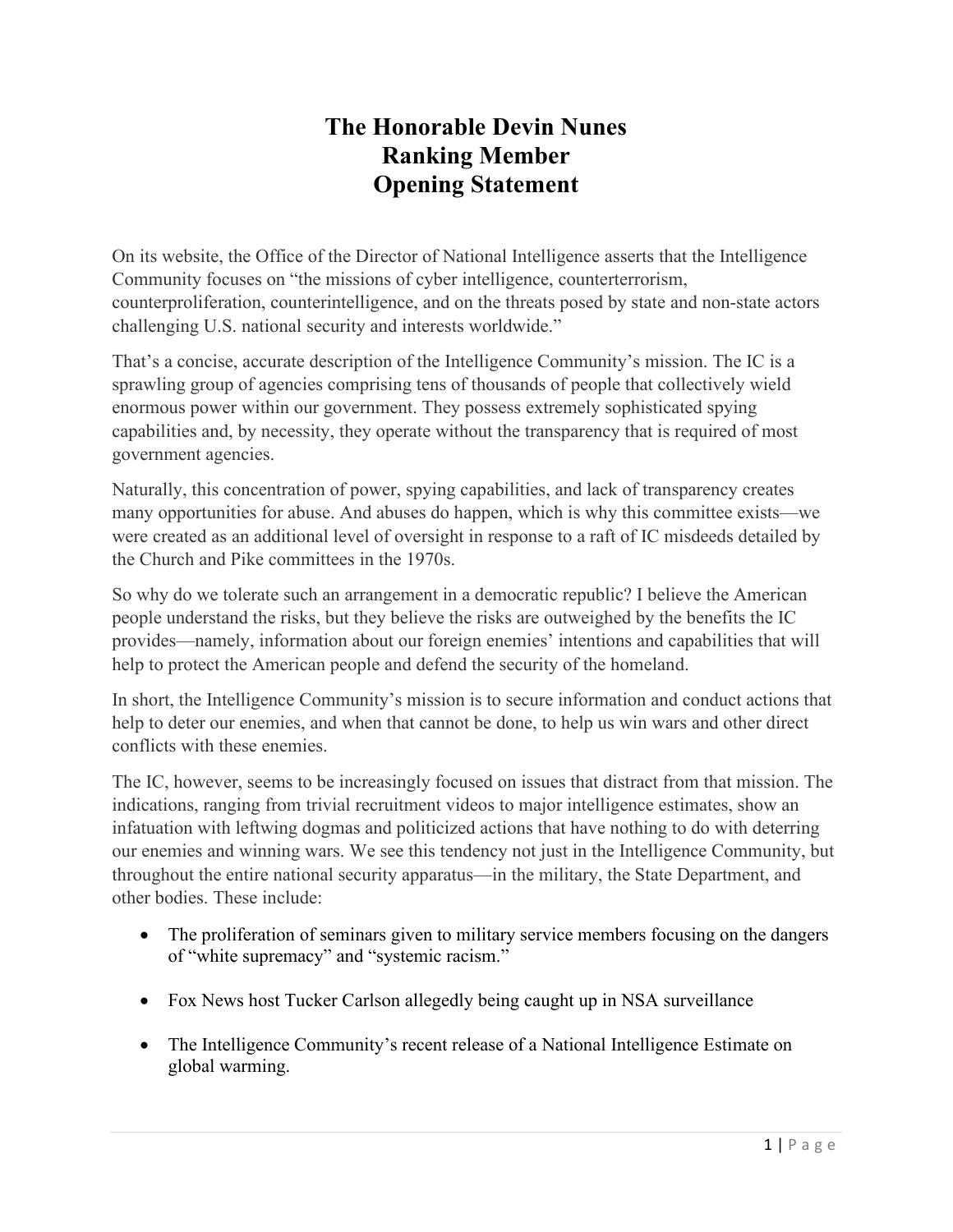- General Milley defending instruction on critical race theory and "white rage" at West Point.
- State Department communications touting "International Pronoun Day" and "Intersex Awareness Day."
- The NSA's improper suspension of former NSA General Counsel Michael Ellis for political reasons.
- The FBI's provision of false information to the FISA Court to secure warrants to spy on Trump associate Carter Page.

The list goes on and on.

Meanwhile, the international threat matrix does not take a time out as our national security agencies become enthralled by critical race theory and pronoun etiquette. To the contrary, we're facing an array of pressing challenges, including:

- China's increasing aggressiveness toward Taiwan, alongside its systematic campaign of intellectual property theft, espionage, currency manipulation, corporate coercion, and cybercrime against the United States.
- China's testing of a hypersonic missile, which according to press reports, took the Intelligence Community by surprise.
- The continuing fallout from our withdrawal from Afghanistan, including the empowerment of the Taliban and their longtime ties to al Qaeda, the decline in U.S. deterrence capabilities, the loss of intelligence streams, and U.S. citizens and allies who were left behind.
- The spread of ransomware attacks on U.S. targets.
- An unknown number of security threats entering America through our southern border.
- Continuing Russian aggression toward its neighbors.
- Advances in the nuclear weapons programs of North Korea, Iran, and other malign regimes.

Unfortunately, we can't counter a hypersonic missile launch with better pronoun usage, and a deeper understanding of white rage won't help rescue Americans stranded in Afghanistan. I'd argue that woke obsessions are the proper jurisdiction of faculty lounge Marxists, not our national security agencies.

The politicization of our national security apparatus is utterly destructive. It has severely eroded trust in institutions that have long received bipartisan support. This effect is predictable and